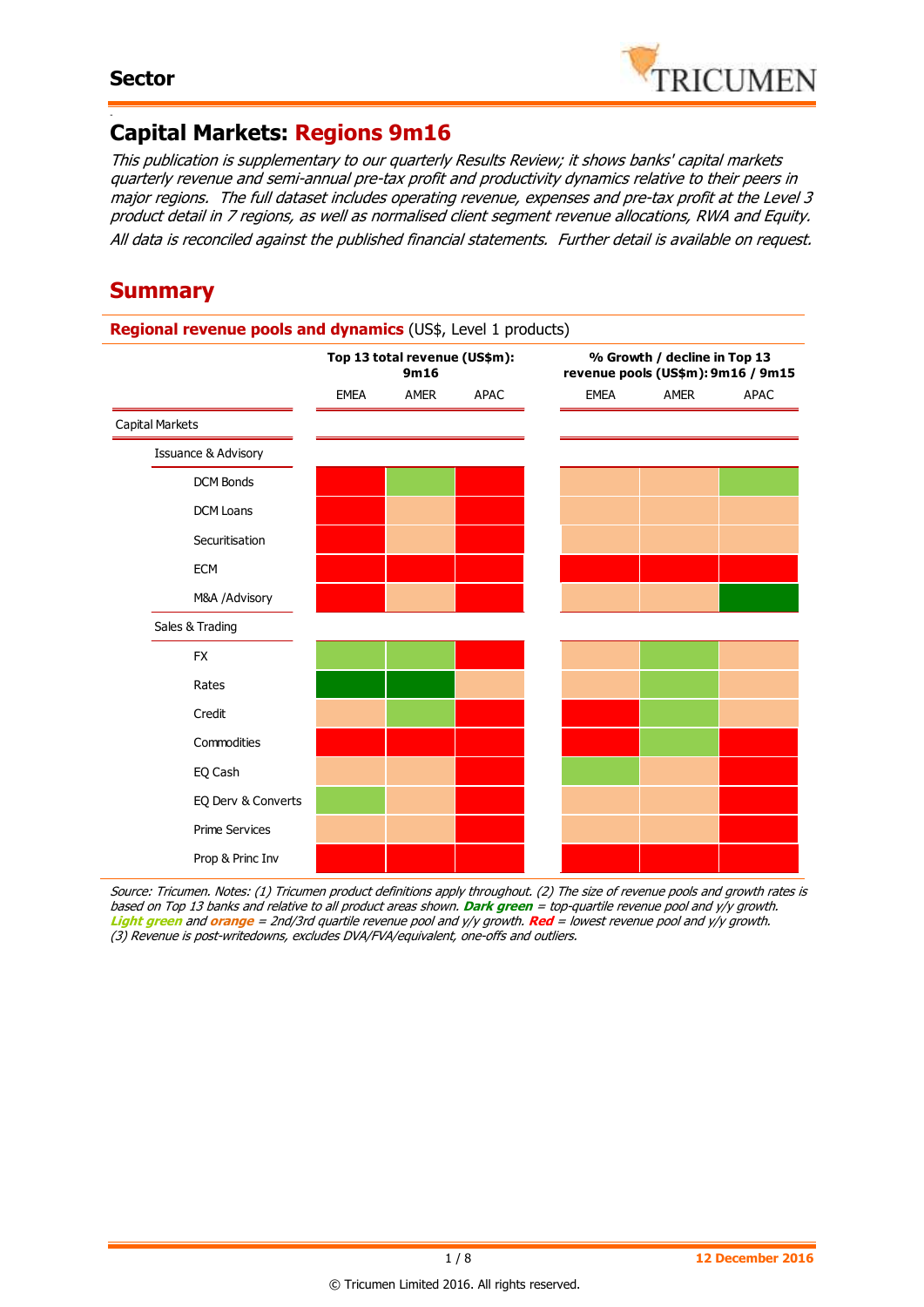### **Sector**



### **EMEA**

**% change share of peer group operating revenue** (US\$, 9m16/9m15)



Source: Tricumen. Notes: (1) Tricumen product definitions throughout. (2) Revenue is post-writedowns, excludes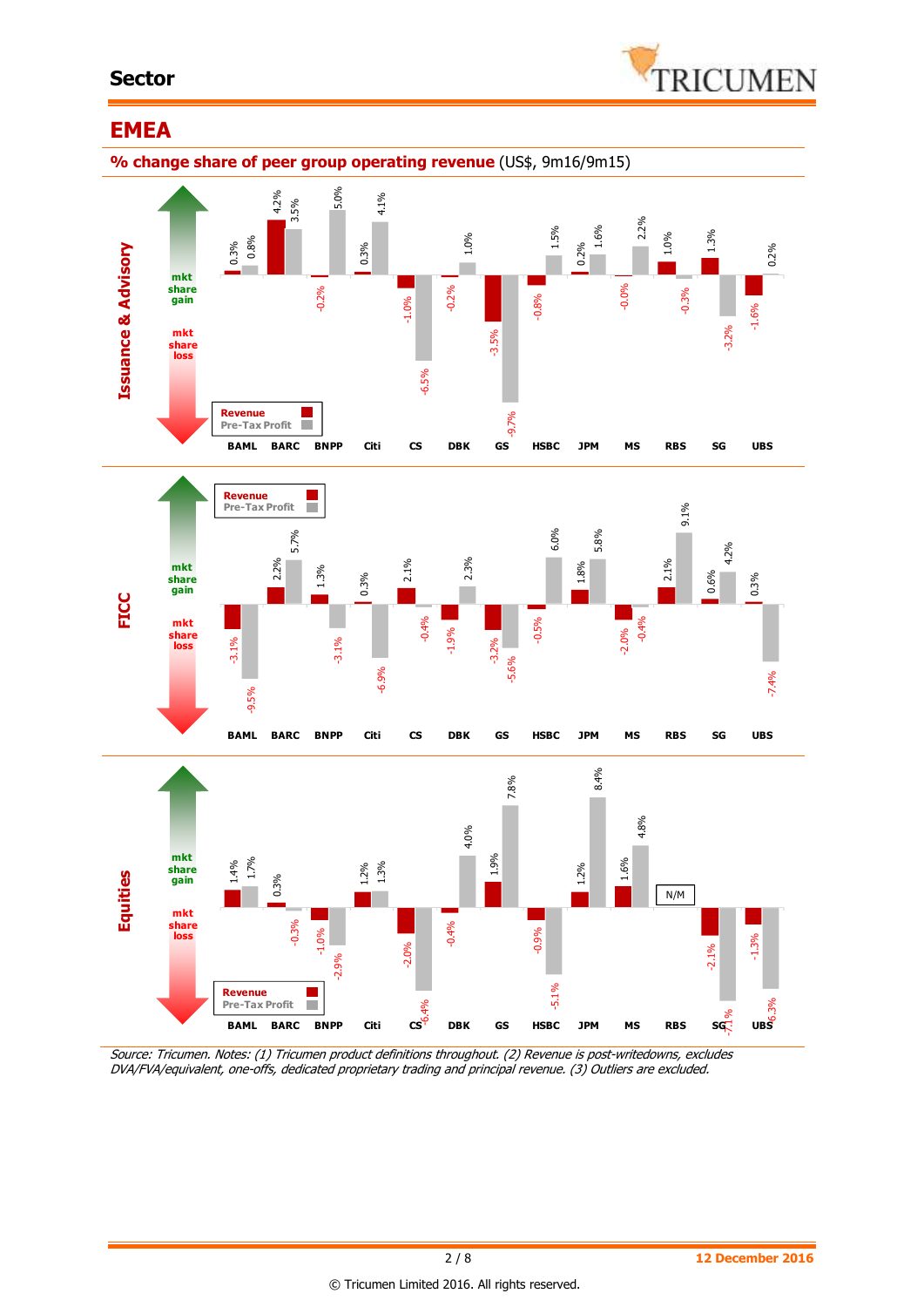## **EMEA** (cont.)

|                                | <b>BAML</b>   | <b>BARC</b> | <b>BNPP</b> | Citi | <b>CS</b> | <b>DBK</b>    | GS            | <b>HSBC</b> | <b>JPM</b>         | <b>MS</b> | <b>RBS</b> | SG  | <b>UBS</b>    |        | Top 25% Bottom 25% |
|--------------------------------|---------------|-------------|-------------|------|-----------|---------------|---------------|-------------|--------------------|-----------|------------|-----|---------------|--------|--------------------|
| <b>Capital Markets</b>         | U             | ⇑           | ⇨           | ⇨    | ⇨         | л             | Д             |             | 仆                  | ⊕         | ⇑          | ⇨   | ⊕             | $-5%$  | $-23%$             |
| <b>Issuance &amp; Advisory</b> | ⇨             | ⇧           | ⇩           | ⇨    | ⇩         | ⇩             | ⇩             | ⇩           | ⇨                  | ⇨         | ⇧          | ⇧   | ⇩             | $-9%$  | $-25%$             |
| DCM Bonds                      | ⇨             | ⇑           | ⊕           | ⇑    | ⇩         | ⇨             | $\Rightarrow$ | ⇩           | ⊕                  | ⊕         | ⇧          | ⇨   | ⊕             | 25%    | $-36%$             |
| DCM Loans                      | ⊕             | ⊕           | ⇨           | ⇨    | ⇩         | ⇨             | ⊕             | ⇑           | ⇩                  | ⇩         | ⇧          | ⇨   | ✿             | 3%     | $-36%$             |
| Securitisation                 | ⊕             | ⊕           | ×<br>N/M    | ⇨    | N/M       | $\Rightarrow$ | 企             | N/M         | ⊕                  | N/M       | J          | ⇧   | ⊕             | 14%    | $-11%$             |
| <b>ECM</b>                     | ⇩             | ⇑           | ⇨           | ⊕    | ⇨         | ⇩             | ⊕             | N/M         | ⇧                  | ⇨         | N/M        | ⇑   | ⊕             | $-24%$ | $-55%$             |
| M&A /Advisory                  | ⇑             | ⇑           | ⇨           | ⇩    | ⊕         | ⇨             | ⇩             | N/M         | ⇨                  | ⇑         | N/M        | ⊕   | ⊕             | 32%    | $-20%$             |
| Sales & Trading                | ⇩             | ⇧           | ⇨           | ⇨    | ⇨         | ⊕             | ⊕             | ⊕           | ⇧                  | ⊕         | ⇧          | ⇨   | ⊕             | $-5%$  | $-26%$             |
| <b>FX</b>                      | ⇩             | ⇨           | ⇨           | ⇑    | ⇩         | ⇨             | $\Rightarrow$ | ⊕           | ⊕                  | ⊕         | ⇧          | ⇑   | ⊕             | 11%    | $-32%$             |
| Rates                          | ⊕             | ⇨           | ⇨           | ⇑    | N/M       | ⇩             | ⇩             | ⇨           | $\hat{v}$          | ⊕         | ⇑          | ⇨   | ⊕             | $-0%$  | $-17%$             |
| Credit                         | ⊕             | ⇧           | ⇑           | ⊕    | ⇧         | ⊕             | ⊕             | ⊕           | ⇨                  | ⇨         | ⊕          | ⇨   | $\Rightarrow$ | $-14%$ | $-52%$             |
| Commodities                    | ⇨             | ⊕           | ⇨           | ⇑    | ⊕         | ⊕             | ⇩             | ⇨           | ⊕                  | ⊕         | N/M        | ⇑   | ⇧             | $-31%$ | $-56%$             |
| EQ Cash                        | ⇑             | ⊕           | ⇑           | ⇨    | ⇩         | J,            | ⇨             | ⇩           | ⇧                  | ⇨         | N/M        | ⊕   | ⊕             | 47%    | $-1%$              |
| EQ Derv & Converts             | $\Rightarrow$ | ⇨           | ⊕           | ⇑    | ⊕         | ⊕             | ⇑             | ⊕           | ⇨                  | ⇑         | N/M        | ⊕   | ⊕             | 5%     | $-28%$             |
| <b>Prime Services</b>          | ⇨             | ⇑           | ⊕           | ⇩    | ⇩         | ⇑             | ⇛             | ⇩           | ⇧                  | ⊕         | N/M        | ⇛   | ⊕             | 25%    | 5%                 |
| Prop & Princ Inv               | N/M           | ⇨           | ⇨           | N/M  | ⇑         | J,            | ⇩             | ⇩           | $\hat{\mathbf{v}}$ | N/M       | N/M        | N/M | N/M           | $-23%$ | $-65%$             |

#### **Operating revenue dynamics** (US\$, Level 1 products, 9m16/9m15)

Source: Tricumen. Notes: (1) Tricumen product definitions apply throughout. (2) Arrows show % change in revenue vs peers. Up-/down-arrows: top-/bottom-quartile. (3) Revenue is post-writedowns, excludes DVA/FVA/equivalent, one-offs and outliers.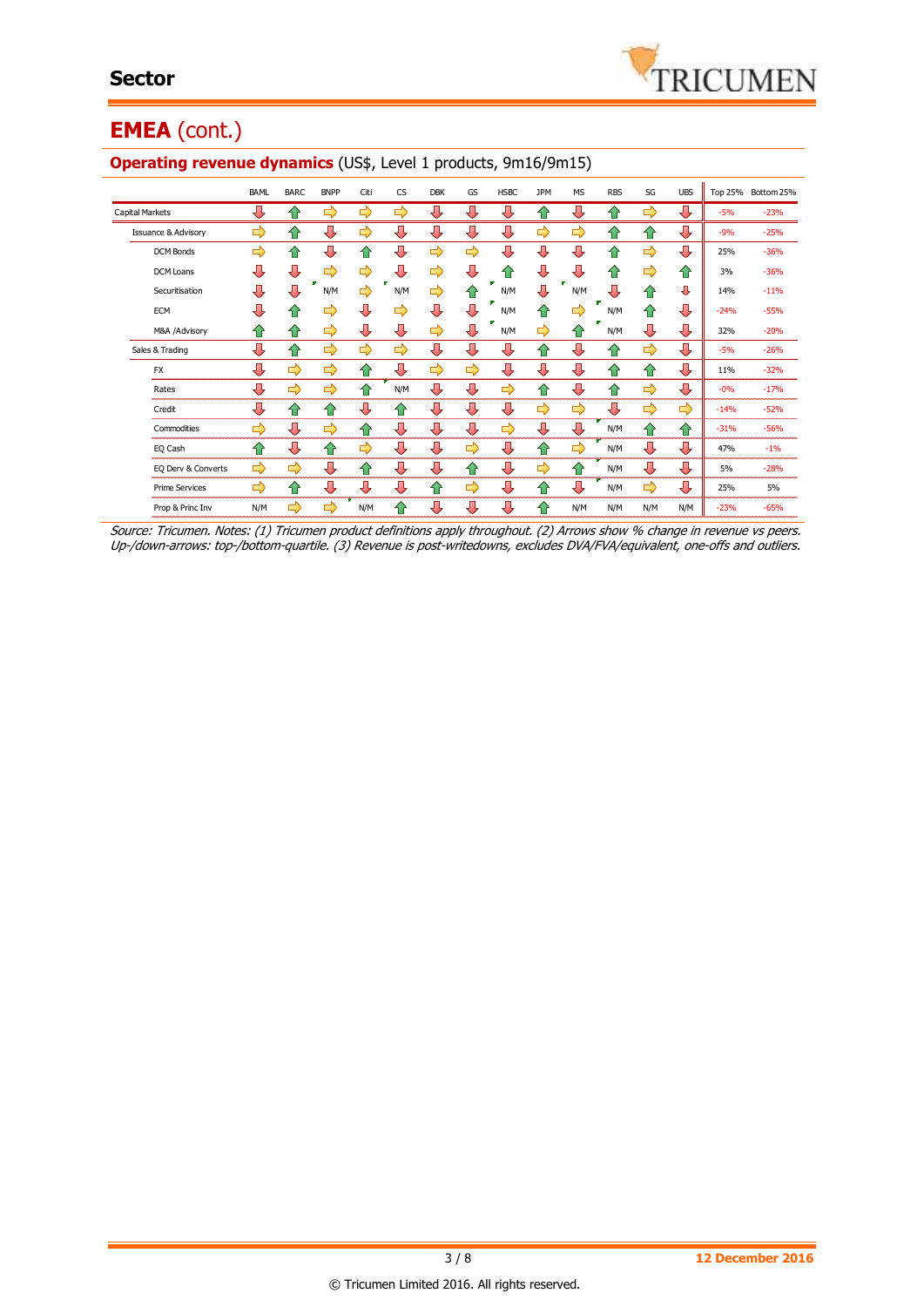### **Sector**



### **Americas**

**% change share of peer group operating revenue** (US\$, 9m16/9m15)



Source: Tricumen. Notes: (1) Tricumen product definitions throughout. (2) Revenue is post-writedowns, excludes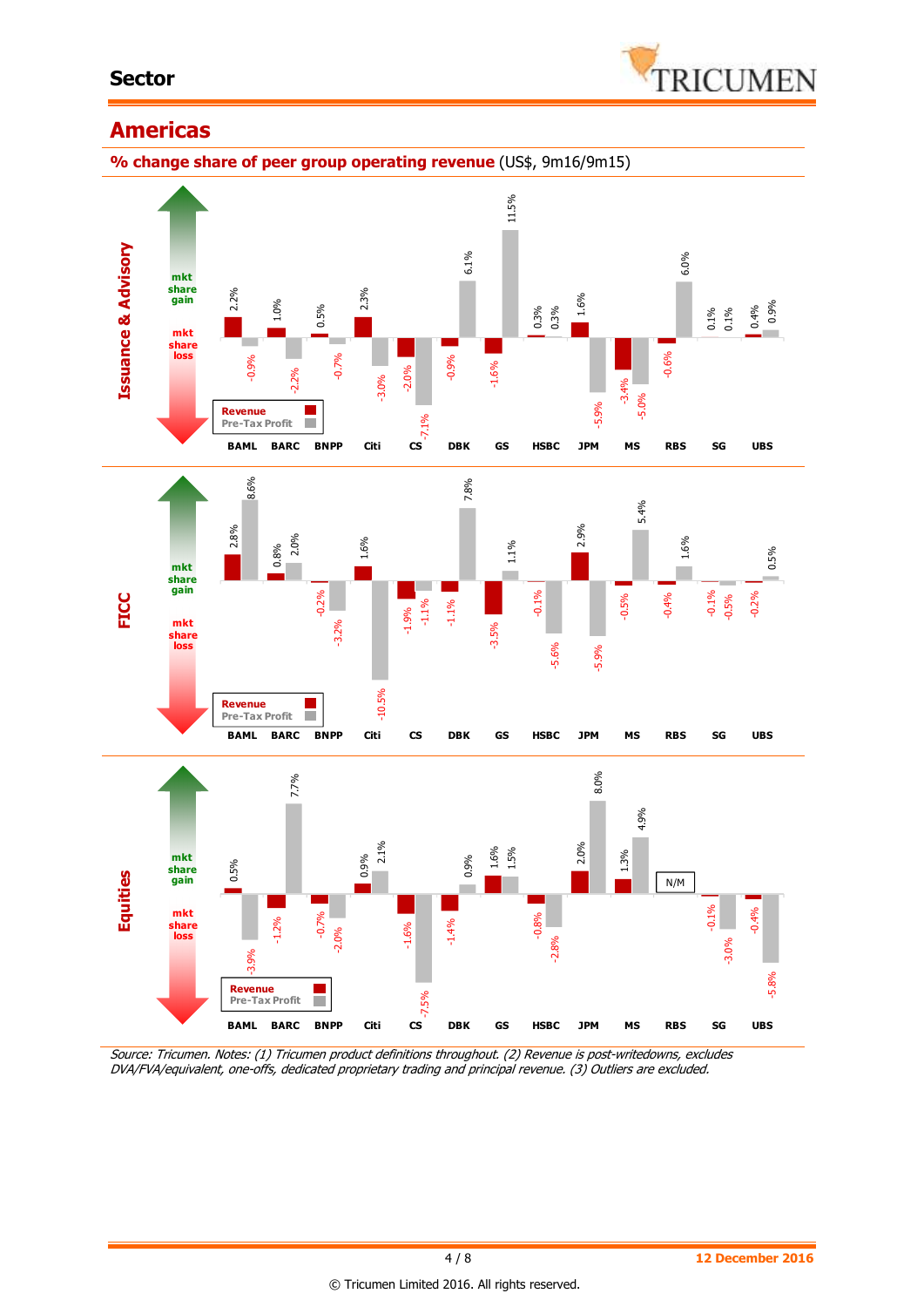## **Americas** (cont.)

|                                | BAML | <b>BARC</b> | <b>BNPP</b> | Citi | <b>CS</b> | <b>DBK</b> | GS | <b>HSBC</b>   | <b>JPM</b> | <b>MS</b> | <b>RBS</b> | SG  | <b>UBS</b> |        | Top 25% Bottom 25% |
|--------------------------------|------|-------------|-------------|------|-----------|------------|----|---------------|------------|-----------|------------|-----|------------|--------|--------------------|
| Capital Markets                | ⇑    | ⇨           | ⇨           | ⇑    | ⊕         | ⊕          | ⊕  | $\Rightarrow$ | ⇑          | л         | ⊕          | ⇨   | ⊕          | 15%    | $-5%$              |
| <b>Issuance &amp; Advisory</b> | ⇨    | ⇨           | ⇑           | ⇨    | Д         | ⊕          | ⊕  | 10            | Л          | Д         | ⇩          | N/M | ⇨          | 6%     | $-22%$             |
| <b>DCM Bonds</b>               | ⊕    | ⇨           | ⇑           | ⇩    |           | ⊕          | ⇨  | ⇑             | л          | ⇩         | ⊕          | ⇨   | 습          | 16%    | $-9%$              |
| <b>DCM Loans</b>               | ⇨    | ⇨           | ⊕           | ⇑    | ⇑         | ⇨          | ⇨  | 毋             | л          | ⊕         | ⊕          | ⇑   | ⊕          | 19%    | $-23%$             |
| Securitisation                 | ⇑    | ⇨           | ⊕           | 企    | Д         | ⇨          | ⇑  | N/M           | ⇨          | л         | N/M        | ⊕   | ⊕          | 9%     | $-40%$             |
| <b>ECM</b>                     | ⇑    | ⇨           | N/M         | Л    | ♠         | Д          | ⇩  | N/M           | ⇨          | л         | N/M        | N/M | ⇨          | $-32%$ | $-49%$             |
| M&A /Advisory                  | ⊕    | ⇑           | ⊕           | ⇨    | ⇑         | ⇨          | ⊕  | N/M           | ⇨          | Л         | N/M        | N/M | ⊕          | 10%    | $-22%$             |
| Sales & Trading                | ⇑    | ⇨           | ⊕           | ⇑    | Л         | ⊕          | 几  | ⇨             | 10         | ⇨         | ⊕          | ⇨   | ⊕          | 15%    | $-6%$              |
| <b>FX</b>                      | ⇨    | ⇨           | ⇩           | ⇨    | ⇨         | ⊕          | ⊕  | ⊕             | ⇑          | ⇑         | ⊕          | ⇑   | ⊕          | 62%    | $-10%$             |
| Rates                          | ⇨    | ⇨           | ⇑           | ⊕    | л         | ⊕          | ⊕  | ⇨             | ⇑          | ⇨         | ⊕          | ⊕   | 습          | 56%    | 23%                |
| Credit                         | ⇨    | ⇑           | ⊕           | ⇨    | N/M       | л          | ⊕  | ⇑             | ⊕          | ⊕         | ⊕          | ⇑   | ⇨          | 141%   | 27%                |
| Commodities                    | ⊕    | J           | ⇑           | ⇑    | N/M       | ⇨          | ⇨  | ⇩             | ⇨          | ⇩         | N/M        | N/M | N/M        | 53%    | $1\%$              |
| EQ Cash                        | ⇩    | ⊕           | ⇑           | ⇩    | ⊕         | ⇨          | ⇨  | ⊕             | ⇧          | ⇨         | N/M        | N/M | ⇧          | $-3%$  | $-29%$             |
| EQ Derv & Converts             | ⇑    | ⊕           | ⊕           | ⇑    | ⊕         | ⊕          | ⇑  | ⊕             | ⇨          | ⇨         | N/M        | ⇨   | ⊕          | 10%    | $-31%$             |
| <b>Prime Services</b>          | ⇨    | ⊕           | ⇑           | 仐    | ⊕         | ⊕          | ⇑  | ⊕             | ⇨          | ⇨         | N/M        | N/M | ⊕          | 10%    | $-15%$             |
| Prop & Princ Inv               | N/M  | N/M         | N/M         | N/M  | N/M       | N/M        | J, | N/M           | N/M        | ≏         | N/M        | N/M | N/M        | N/M    | N/M                |

#### **Operating revenue dynamics** (US\$, Level 1 products, 9m16/9m15)

Source: Tricumen. Notes: (1) Tricumen product definitions apply throughout. (2) Arrows show % change in revenue vs peers. Up-/down-arrows: top-/bottom-quartile. (3) Revenue is post-writedowns, excludes DVA/FVA/equivalent, one-offs and outliers.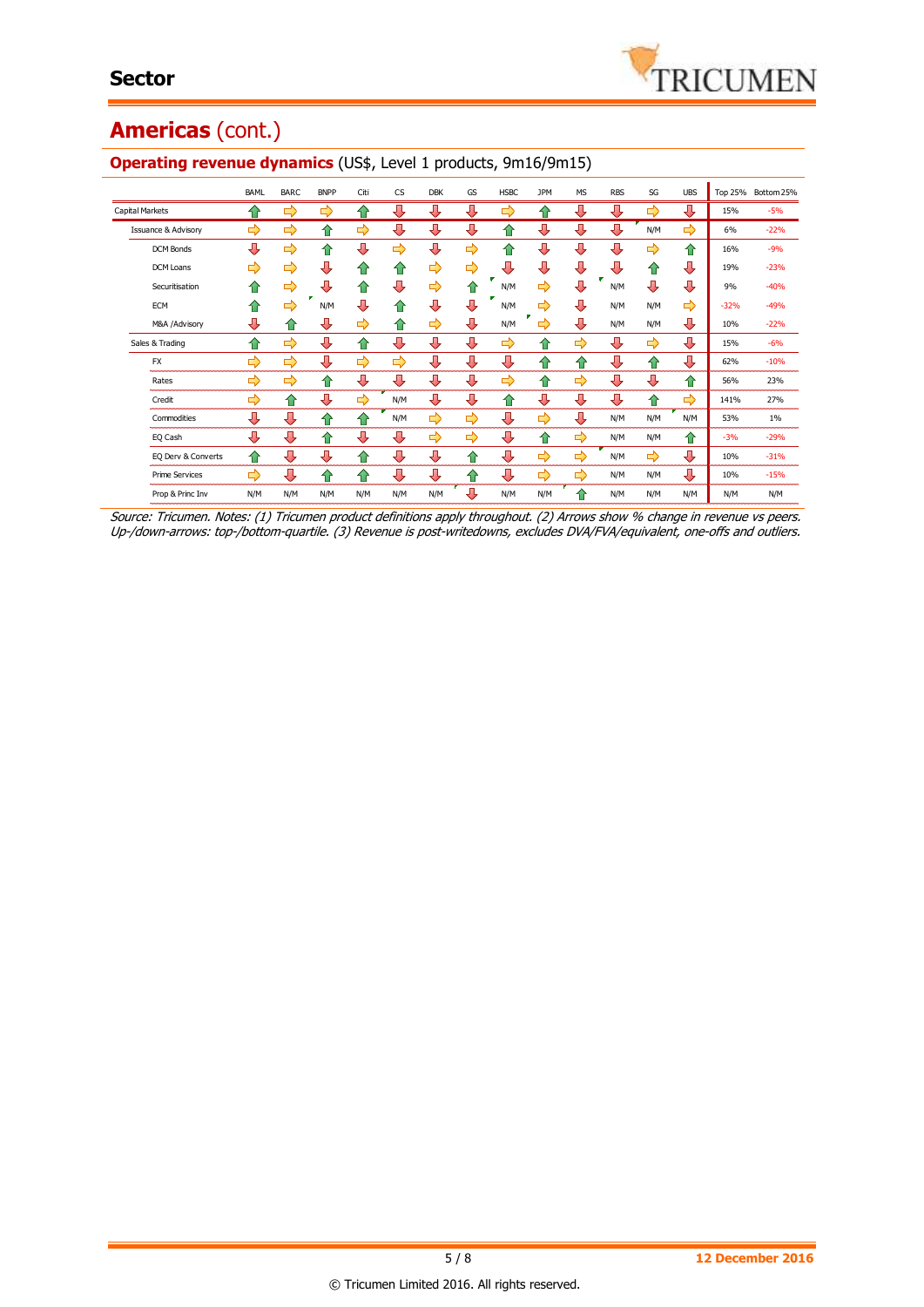

### **Asia Pacific**



Source: Tricumen. Notes: (1) Tricumen product definitions throughout. (2) Revenue is post-writedowns, excludes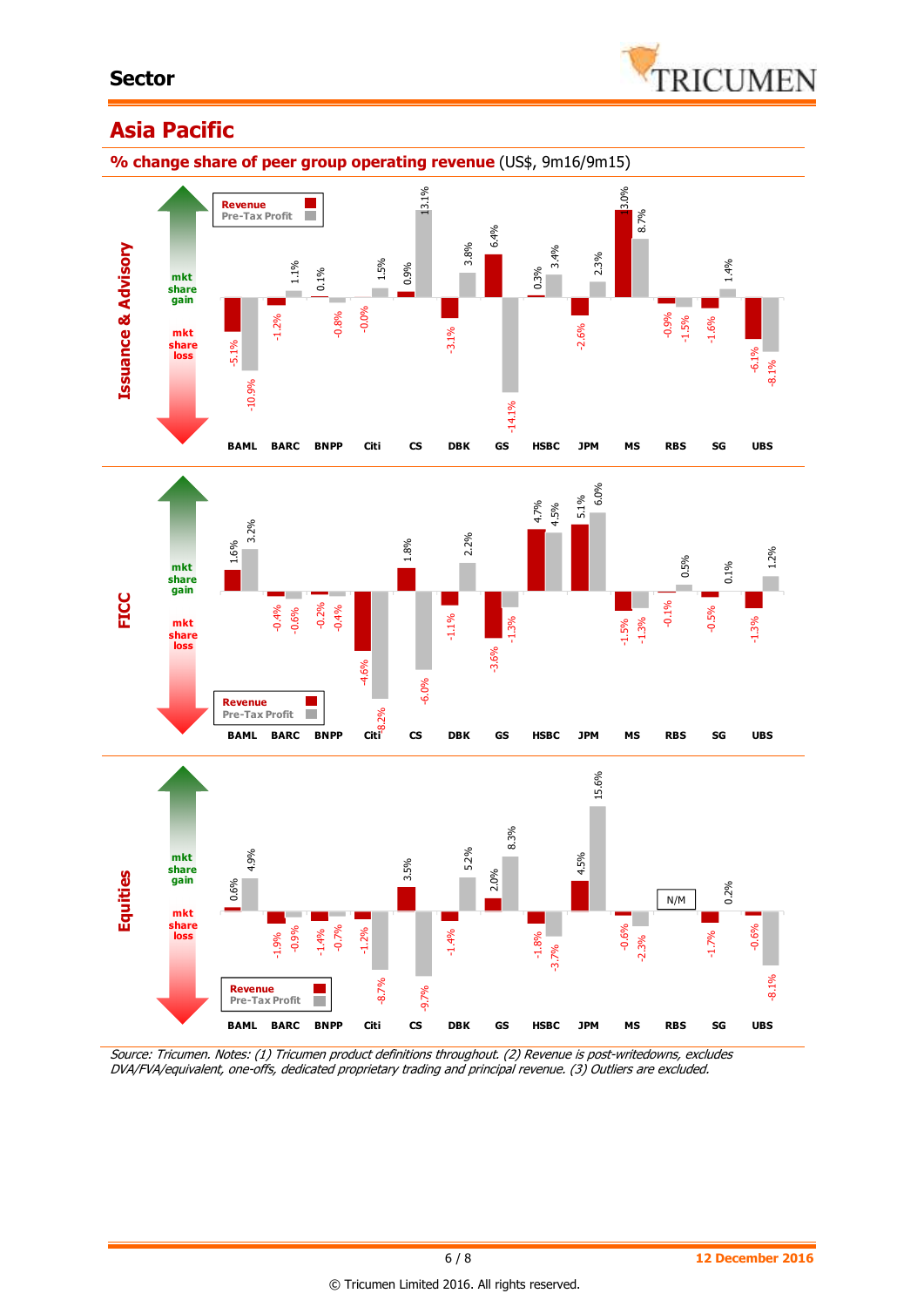# Asia Pacific (cont.)

|                                | BAML          | <b>BARC</b> | <b>BNPP</b> | Citi          | <b>CS</b>     | <b>DBK</b> | GS | <b>HSBC</b> | <b>JPM</b> | <b>MS</b> | <b>RBS</b> | SG  | <b>UBS</b> |        | Top 25% Bottom 25% |
|--------------------------------|---------------|-------------|-------------|---------------|---------------|------------|----|-------------|------------|-----------|------------|-----|------------|--------|--------------------|
| Capital Markets                | ⇨             | ⊕           | ₩           | ⇛             | ⇑             | ⊕          | ⇨  | ⇨           | 企          | ⇑         | ⊕          | ⊕   | ⊕          | $-13%$ | $-39%$             |
| <b>Issuance &amp; Advisory</b> | ⊕             | ⊕           | ⇨           | $\Rightarrow$ | ⇑             | ⊕          | ≏  | ⇨           | ⇩          | ⇑         | N/M        | ⊕   | ⊕          | 25%    | $-26%$             |
| <b>DCM Bonds</b>               | ⇨             | ⊕           | ⊕           | ⇨             | ⇑             | ⊕          |    | ⊕           | ⊕          | ⇑         | N/M        | ⊕   | ⇨          | 66%    | $-5%$              |
| <b>DCM Loans</b>               | ⊕             | ⊕           | 仆           | ⇑             | ⇑             | ⊕          | л  | ⇨           | ⇩          | N/M       | N/M        | ⇨   | N/M        | 66%    | $-34%$             |
| Securitisation                 | ⇨             | ⇨           | N/M         | ⇩             | ⊕             | ⊕          | ⊕  | 仆           | ⇨          | ⇑         | N/M        | N/M | N/M        | 15%    | $-16%$             |
| <b>ECM</b>                     | ⊕             | л           | N/M         | ⇑             | ⇨             | ⇨          | Д  | N/M         | ⇨          | ⇑         | N/M        | N/M | ⊕          | $-16%$ | $-67%$             |
| M&A /Advisory                  | ⊕             | ⊕           | ⇑           | ⇨             | ⇑             | ⊕          |    | ₩           | ⇨          | N/M       | N/M        | N/M | ⊕          | 11%    | $-9%$              |
| Sales & Trading                | ♠             | л           | J           | ⇨             | ⇑             | ⇨          | л  | ⇨           | ⇑          | ⊕         | ⇨          | ⊕   | ⊕          | $-17%$ | $-44%$             |
| <b>FX</b>                      | ⇑             | ⇨           | ⇩           | ⊕             | ⇑             | ⇨          | ⇨  | ⇨           | ⇑          | Д         | ⊕          | ⊕   | ⊕          | $-3%$  | $-65%$             |
| Rates                          | ⇨             | ⇨           | ⇨           | ⊕             | ⇨             | ⊕          | ⊕  | ⇑           | ⇑          | ⊕         | ⇑          | ⊕   | ⊕          | 15%    | $-42%$             |
| Credit                         | ⇑             | ⇨           | ⇨           | ⊕             | ⊕             | ⊕          | ⊕  | ⇨           | ⇑          | ⊕         | N/M        | N/M | ⇑          | 25%    | $-26%$             |
| Commodities                    | ⇑             | N/M         | N/M         | ⇨             | $\Rightarrow$ | N/M        | ⊕  | ⇑           | ⊕          | ⊕         | N/M        | N/M | N/M        | $-12%$ | $-54%$             |
| EQ Cash                        | ♠             | Д           | ⊕           | Л             | ⇑             | Л          | ⇨  | ⇩           | ⇨          | ⇩         | N/M        | ⇑   | ⇨          | $-42%$ | $-56%$             |
| EQ Derv & Converts             | $\Rightarrow$ | ⊕           | ⊕           | ⇨             | ⇑             | ⊕          | ≏  | ⊕           | ⇑          | ⇨         | N/M        | ⊕   | ⊕          | $-39%$ | $-62%$             |
| <b>Prime Services</b>          | ⇨             | ⊕           | ⊕           | ⊕             | ⊕             | ⊕          | ⊕  | ⇨           | ⇑          | ⇑         | N/M        | ⇨   | ⇑          | 6%     | $-40%$             |
| Prop & Princ Inv               | N/M           | N/M         | N/M         | N/M           | N/M           | N/M        | ┺  | ⇨           | N/M        | ⇑         | N/M        | N/M | N/M        | $-44%$ | $-72%$             |

#### **Operating revenue dynamics** (US\$, Level 1 products, 9m16/9m15)

Source: Tricumen. Notes: (1) Tricumen product definitions apply throughout. (2) Arrows show % change in revenue vs peers. Up-/down-arrows: top-/bottom-quartile. (3) Revenue is post-writedowns, excludes DVA/FVA/equivalent, one-offs and outliers.